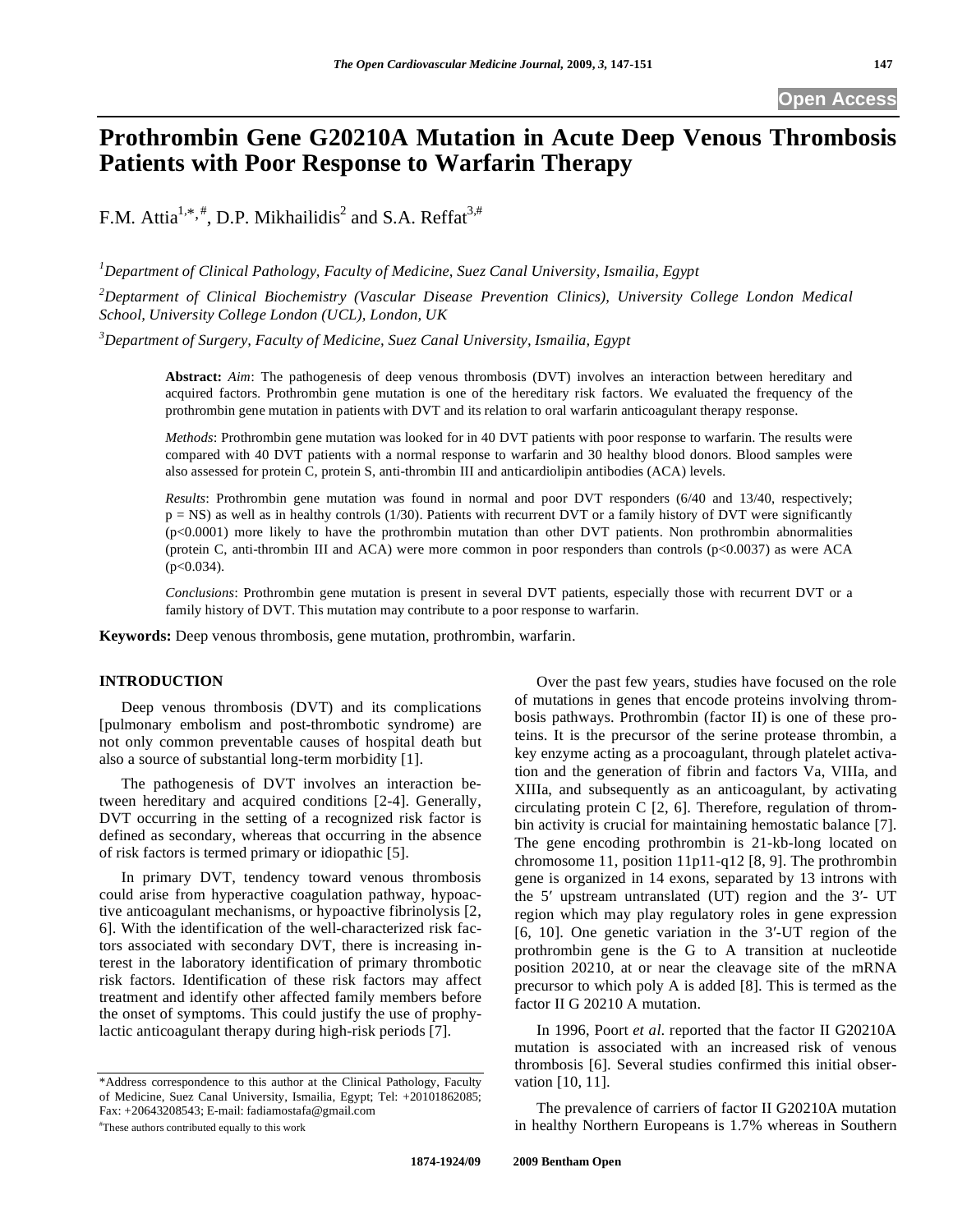Europeans the prevalence is nearly double (3%) [12]. In contrast, factor II G20210A mutation was found in only 1 of 441 African Americans [13] and was completely absent among 231 Amerindians from Brazil and 210 Japanese subjects [11, 14]. Patients with this heterozygous gene mutation have increased prothrombin levels and therefore, a thrombotic tendency [2].

 In this study we assessed the presence of the factor II G20210A mutation in DVT patients especially in those who showed poor response to warfarin therapy.

# **PATIENTS AND METHODS**

 This is a prospective comparative study. The studied population included 80 patients with acute DVT and 30 healthy blood donor controls of both sexes, residing in the Suez Canal area in Egypt.

 Clinical diagnosis of acute DVT (Department of Surgery – Suez Canal University Hospital) was confirmed by Duplex scan. The Department of Surgery was also responsible for the initial and maintenance anticoagulation therapy.

 Patients with previous history of DVT (in the same or other site) were defined as recurrent DVT, and those with DVT history in first degree relatives were defined as having a positive family history.

 Data collection included other DVT risk factors such as: complete bed rest for more than 3 days, recent surgery (thoracic, abdominal, pelvic or major lower extremity orthopedic procedure within the previous week), major trauma (fracture [e.g. pelvic, femoral or tibial), spinal cord injuries or associated with major venous injury], use of contraceptive pills or hormone replacement therapy and the coexistence of varicose veins or neoplasia [5]. Drug history (specially interacting with anticoagulants) was checked.

 Exclusion criteria: Patients receiving drugs that interact with warfarin were excluded, as well as pregnant females as oral anti-coagulants are contraindicated during pregnancy [5].

 All patients received low molecular weight heparin enoxaparin (Clexane) 1 mg/kg/12h subcutaneously for 5 days, with a dose of 5 mg for 2 days. Warfarin dose was adjusted to reach International Normalized Ratio (INR) of 2.0-3.0 [5].

 The study population was divided into 2 groups: the first group was the Poor Responders, defined as the DVT patients who fail to reach the intended level of INR with the usual dose of warfarin (usually  $1 - \langle 9 \rangle$  mg/day), those patients usually require more than 9 mg/day to reach the therapeutic INR level [15-19]; we recruited 40 patients during the study period. This first group was compared with a second group of 40 randomly selected DVT Normal Responders, defined as those who reached an INR between 2 and 3. In addition, a control group of 30 healthy blood donors living in the same area were randomly selected; none of them had a previous history of DVT.

 Factor II gene mutation, protein S, protein C, antithrombin III and anti-cardiolipin antibodies were assessed in all DVT patients and controls. Prothrombin time and INR were assessed in DVT patients before induction of therapy.

### **Detection of Factor II G20210A Mutation by Real-time PCR**

 Detection was done by real-time PCR assay [20] using the LightCycler prothrombin G20210A mutation detection kit (Roche Molecular Biochemicals, Catalog No. 2 236 842) [21]. The 165 bp fragment of prothrombin gene is monitored by adjacent hybridization probes that are designed to bind on 1 amplicon strand. The 3' end of 1 probe is labeled with fluorescein (FLU), whereas the 5' end of an adjacent probe is labeled with LightCycler-Red640 (Roche Molecular Biochemicals) as the anchor probe. When both probes hybridize in close proximity, only after hybridization to the template DNA, fluorescence resonance energy transfer (FRET) occurs, producing a specific fluorescence emission of LC-Red as a result of FLU excitation. Increasing the temperature during fluorescence reading yields a temperature/ fluorescence curve from which the melting point of the probe can be derived. When the appropriate conditions are chosen, the mismatch under the detection probe caused by a single point mutation leads to a substantial decrease in the melting point of the probe [16]. DNA was isolated from 200 L of EDTA-treated blood with the QIAamp DNA Mini Kit (Qiagen) according to the manufacturer's instructions. The DNA was eluted in  $200 \mu L$  of elution buffer and stored at -20 °C. PCR reactions were performed in a final volume of  $20 \mu L$  in the LightCycler glass capillaries, which contained 2 µL of 1x Light Cycler prothrombin G20210A mutation detection mix,  $2\mu L$  of 1x Light Cycler prothrombin G20210A mutation reaction mix, and  $5 \mu L$  of DNA solution. PCR-grade water was added to a final volume of  $20 \mu L$ . Each run included a positive control, which is heterozygous DNA control, and negative control, which is PCR-grade water.

# **Statistical Analysis**

 Results are expressed as mean and proportion values for baseline characteristics for patients and control subjects. Differences were tested with the Student's t and Fisher exact tests using SPSS version15.

## **RESULTS**

 Sex and age distribution in the studied groups are shown in Table **1**. Median age in the 3 groups was similar.

 Regarding the site of DVT, the superficial femoral vein was the affected in 35% and 30 % of the poor responders and normal responders, respectively, followed by the popliteal vein in 25% and 27.5 % and only 3% and 5 % of the patients had iliac DVT. In the remaining 37% of the poor responders and 37.5% of the normal responders the affected vein was either the anterior or the posterior tibial vein.

 Forty five percent of the poor responders and 40% of the normal responders had no risk factors. In the remaining patients of both groups, these risk factors were comparable and not significant. Except for recurrent DVT which was higher in the poor responders group (25%) than the normal responders (10%); (Table **2**).

 The laboratory results of the inherited and acquired thrombophilic risk factors in the studied groups are shown in Table **3**. Protein C, S and antithrombin III deficiencies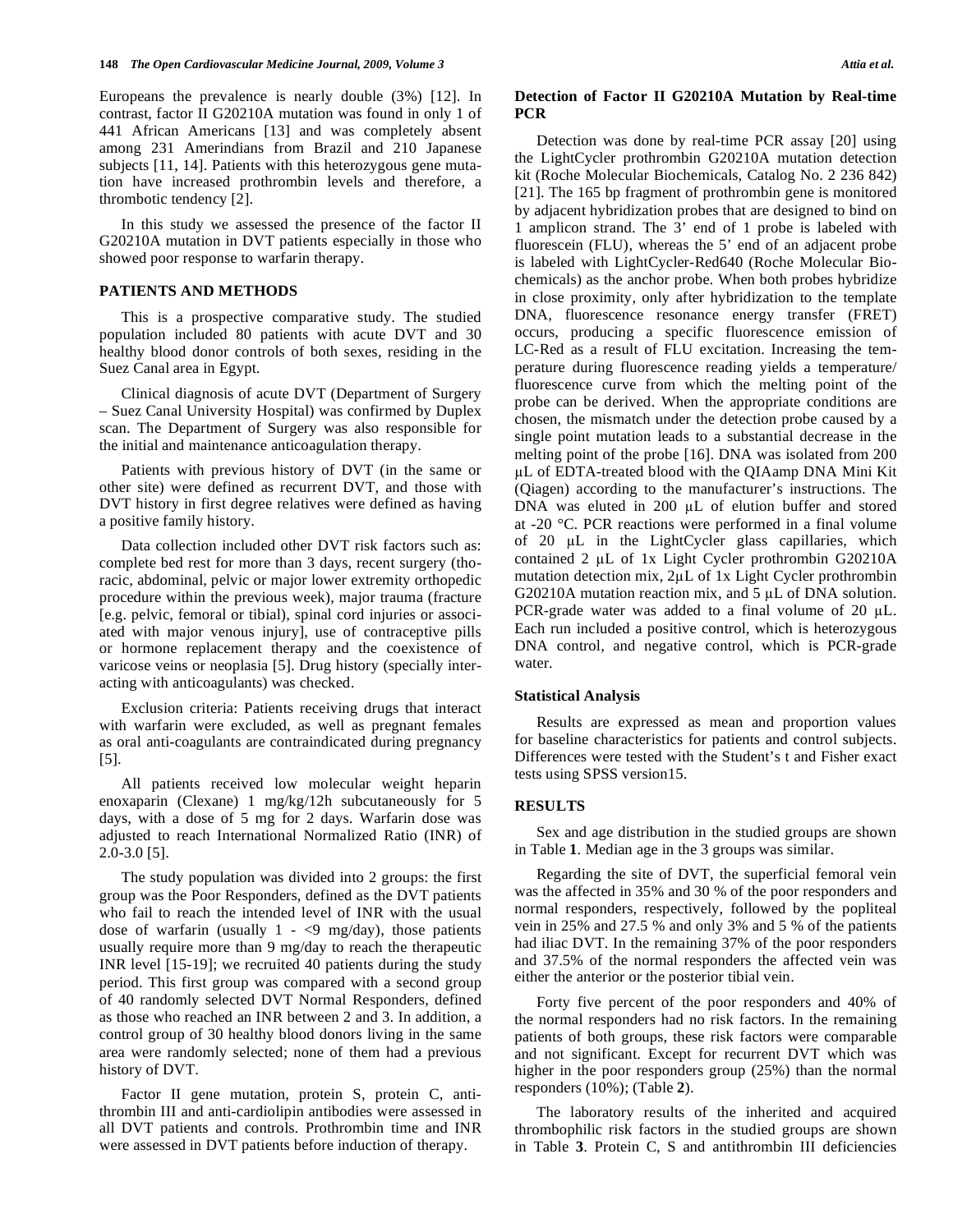|                             | <b>Poor DVT Responders (n = 40)</b> | Normal DVT Responders $(n = 40)$ | Control Subjects $(n = 30)$ |  |  |
|-----------------------------|-------------------------------------|----------------------------------|-----------------------------|--|--|
| Male/Female                 | 16/24                               | 18/22                            | 18/12                       |  |  |
| Median (range) age in years | $41.5(22-61)$                       | $42.5(20-65)$                    | $43.1(20-48)$               |  |  |

#### **Table 1. Sex and Age Distribution in the Deep Venous Thrombosis (DVT) Patients and Control Subjects**

No differences were significant.

#### **Table 2. Risk Factors in the Deep Venous Thrombosis (DVT) Patients**

| <b>Risk Factor</b>                  | <b>Poor DVT Responders (n)</b> | <b>Normal DVT Responders (n)</b> | P         |  |
|-------------------------------------|--------------------------------|----------------------------------|-----------|--|
| None                                | 18                             | 16                               | <b>NS</b> |  |
| Prolonged bed rest                  | $\Omega$<br>$\mathbf{0}$       |                                  |           |  |
| Recent surgery                      | 8                              | 6                                | <b>NS</b> |  |
| Major trauma                        | 6                              | 4                                | <b>NS</b> |  |
| Contraceptive pill /hormone therapy | $\overline{c}$                 | 4                                | <b>NS</b> |  |
| Varicose veins                      | $\overline{0}$                 | $\mathbf{0}$                     |           |  |
| Neoplasia                           | $\mathfrak{D}$                 | $\mathfrak{D}$                   | <b>NS</b> |  |
| <b>Recurrent DVT</b>                | 10                             | 4                                | <b>NS</b> |  |
| Family history                      | 6                              | 4                                | <b>NS</b> |  |

NS = not significant.

were observed only in the poor responders group. The non Prothrombin mutation abnormalities (Protein C, antithrombin III and ACA) were present in 10 poor responders vs 0 controls ( $p = 0.0037$ ). ACA was significantly higher in poor responder than in the control subjects (p<0.034). Regarding the prothrombin gene mutation, homozygous mutation was observed in only 1 patient in the poor responders group. Heterozygous mutation of the PT gene was observed in the 3 studied groups, but it was higher in the poor responders than in the normal responder and control groups (12, 6 and 1 subject, respectively). The difference between the poor responders and the normal controls was highly significant p=0.002 (Table **3**). This table also shows the distribution of other thrombophilic risk factors.

 Table **4** shows that the positive factor II G20210A mutation was significantly  $(p<0.0001)$  more frequent among patients with a history of recurrent DVT or a positive family history of DVT compared with the other DVT patients.

### **DISCUSSION**

 On treating patients with acute DVT, we faced patients who did not show the usual elevation of PT/INR in response to usual doses of warfarin. This may reflect an elevated prothrombin level due to a genetic mutation [19]. This mutation may, not only, cause the low response to oral anticoagulant, but may also contribute to the recent and future episodes of DVT [2]. Patients with this gene mutation may need higher doses of warfarin (to reach INR target levels) for longer periods [15, 22].

 In the present study, analysis of risk factors showed that recurrent DVT was numerically higher but not significant in the poor responders than for the normal responders. Family history was also higher in the poor responders, but not significantly so. This may reflect the presence of a specific risk factor for DVT in the poor responders group. The rest of the risk factors showed similarity with no significant differences between the poor and normal responders. This agrees with the fact that these are recognised risk factors that may cause DVT in all patients. It also suggests that multiple risk factors might be necessary before clinically evident DVT develops even in patients with thrombotic gene mutation [23].

 We detected the factor II G20210A mutation in 20 individuals in our study population (n=110). Homozygous mutation was found in only 1 patient in the poor responders group, while heterozygous mutation was found in the 3 groups. The gene mutation was recognized in 1(3.4%) of the normal population, which agrees with others who found this mutation in 1%, 1.7% and 3% of the normal Pakistan, Northern and Southern European population, respectively [11, 12, 24]. However, our finding only represents the 30 studied healthy blood donors. Larger studies are needed to define the exact prevalence in our community.

 Heterozygous gene mutation was found in 30% of the poor responders and 15% of the normal responders. This supports the concept that factor II G20210A mutation may cause high prothrombin levels [6] which may, in turn, be responsible for resisting oral anticoagulants. The presence of the same mutation in some normal responders may be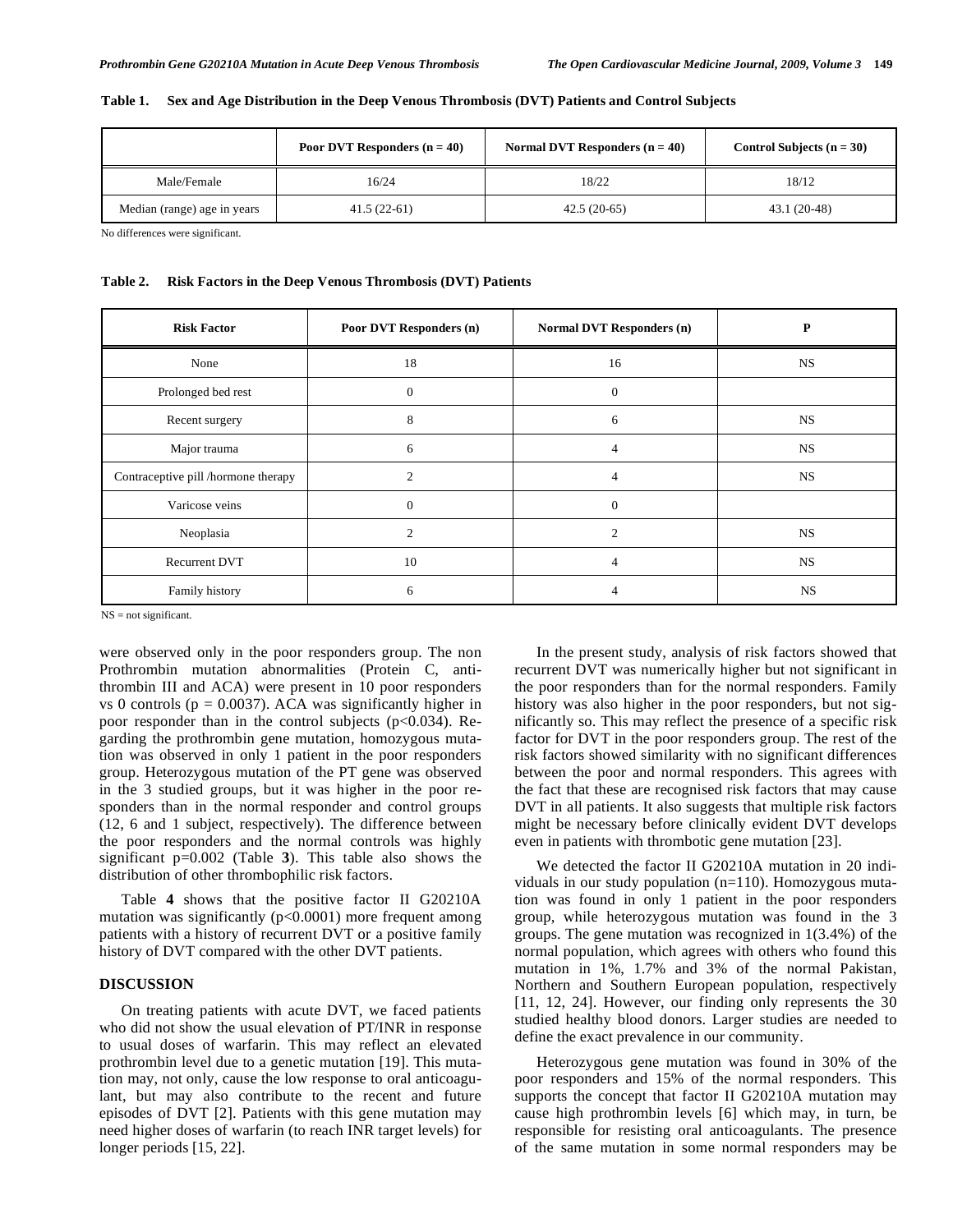| Table 3. Distribution of the Inherited and Acquired Thrombophilic Risk Factors Alone or in Combination with Prothrombin |  |  |  |  |  |
|-------------------------------------------------------------------------------------------------------------------------|--|--|--|--|--|
| <b>Gene Mutation</b>                                                                                                    |  |  |  |  |  |

| <b>Risk Factors</b>          | <b>Poor DVT Responders</b><br>$(n = 40)$ | <b>Normal DVT Responders</b><br>$(n = 40)$ | P         | <b>Control Subjects</b><br>$(n = 30)$ |
|------------------------------|------------------------------------------|--------------------------------------------|-----------|---------------------------------------|
| Protein C deficiency         | 2                                        | $\overline{0}$                             | <b>NS</b> | $\Omega$                              |
| Protein S deficiency         | $\Omega$                                 | $\overline{0}$                             | <b>NS</b> | $\Omega$                              |
| Anti - thrombin III          | $\overline{2}$                           | $\boldsymbol{0}$                           | NS        | $\mathbf{0}$                          |
| Homo FII A mutation          |                                          | $\theta$                                   | <b>NS</b> | $\theta$                              |
| Hetero FII A mutation        | 12                                       | 6                                          | $0.002**$ | 1                                     |
| <b>ACA</b>                   | 6                                        | $\overline{4}$                             | $0.034*$  | $\Omega$                              |
| $F II A + Anti-thrombin III$ | $\Omega$                                 | $\Omega$                                   | <b>NS</b> |                                       |
| $F \amalg A +$ Protein C     |                                          | $\overline{0}$                             | <b>NS</b> |                                       |
| $F II A + Protein S$         |                                          | $\theta$                                   | <b>NS</b> |                                       |
| $F II A + ACA$               |                                          | 2                                          | NS        |                                       |

\* Poor DVT responders vs control subjects

\*\* FII A mutation in poor DVT responders vs control subjects; includes the homozygous mutation in the poor responders

NS = not significant

ACA = anticardiolipin antibodies

F II A = factor II G20210A mutation.

#### **Table 4. Relation Between Factor II G20210A Mutation and Recurrent or Family History of Deep Venous Thrombosis (DVT)**

|              | <b>Recurrent DVT</b><br><b>Non – Recurrent DVT</b> |                    |          |
|--------------|----------------------------------------------------|--------------------|----------|
| Mutation +ve | 12                                                 |                    | < 0.0001 |
| Mutation -ve |                                                    | 59                 |          |
|              | +ve Family History                                 | -ve Family History |          |
| Mutation +ve | 8                                                  | 11                 | < 0.0001 |
| Mutation -ve |                                                    | 59                 |          |

explained by the presence of different degrees of mutation that did not clinically affect the prothrombin levels. This gene mutation with less clinical significance was previously suggested [25].

 Our findings agree with previous reports that suggested 3 to 6 fold higher risk of developing DVT in prothrombin gene mutation patients than the normal population [2, 9]. This also points to the importance of screening the patient's family as they may be at increased risk of developing DVT. However, the interpretation of our results is limited by the small sample size and selection bias.

 Protein C, anti-thrombin III and ACA abnormalities were found in more poor responders DVT patients than controls. Bernd *et al*. [26] suggested that special caution is needed when giving anticoagulants to patients with protein C deficiency. Because protein C is a vitamin K dependent factor, the administration of warfarin could lead to sudden decrease in protein C before any noticeable decrease in coagulation factors. This could cause enhanced thrombosis and diffuse skin necrosis. Also, ACA was significantly more common in poor responders than control subjects. It has also been suggested that patients with ACA and venous thromboembolism are resistant to usual intensities of warfarin therapy, which may prompt more intense anticoagulation of these patients. However, no substantial difference was seen between the ACA-positive and ACA-negative patients, for several thromboplastins [27].

 To add to the dilemma of DVT and genetic disorders, pharmacogenetic studies should be ideally be carried out in DVT patients before warfarin anticoagulant therapy as Leung *et al*. 2007 [28] reported that patients with Cytochrome P-450 CYP2C9\*2, CYP2C9\*3, or VKORC1\*2 genotype (c.- 1639G>A) in presence of Factor V Leiden and/or factor II G20210A mutation require significantly reduced doses, and are at a higher risk of serious bleeding.

 In conclusion, our findings suggest that factor II G20210A mutation may be more common in DVT patients who are poor responders to warfarin. Factor II G20210A mutation was more common in patients with recurrent DVT or positive family history of DVT.